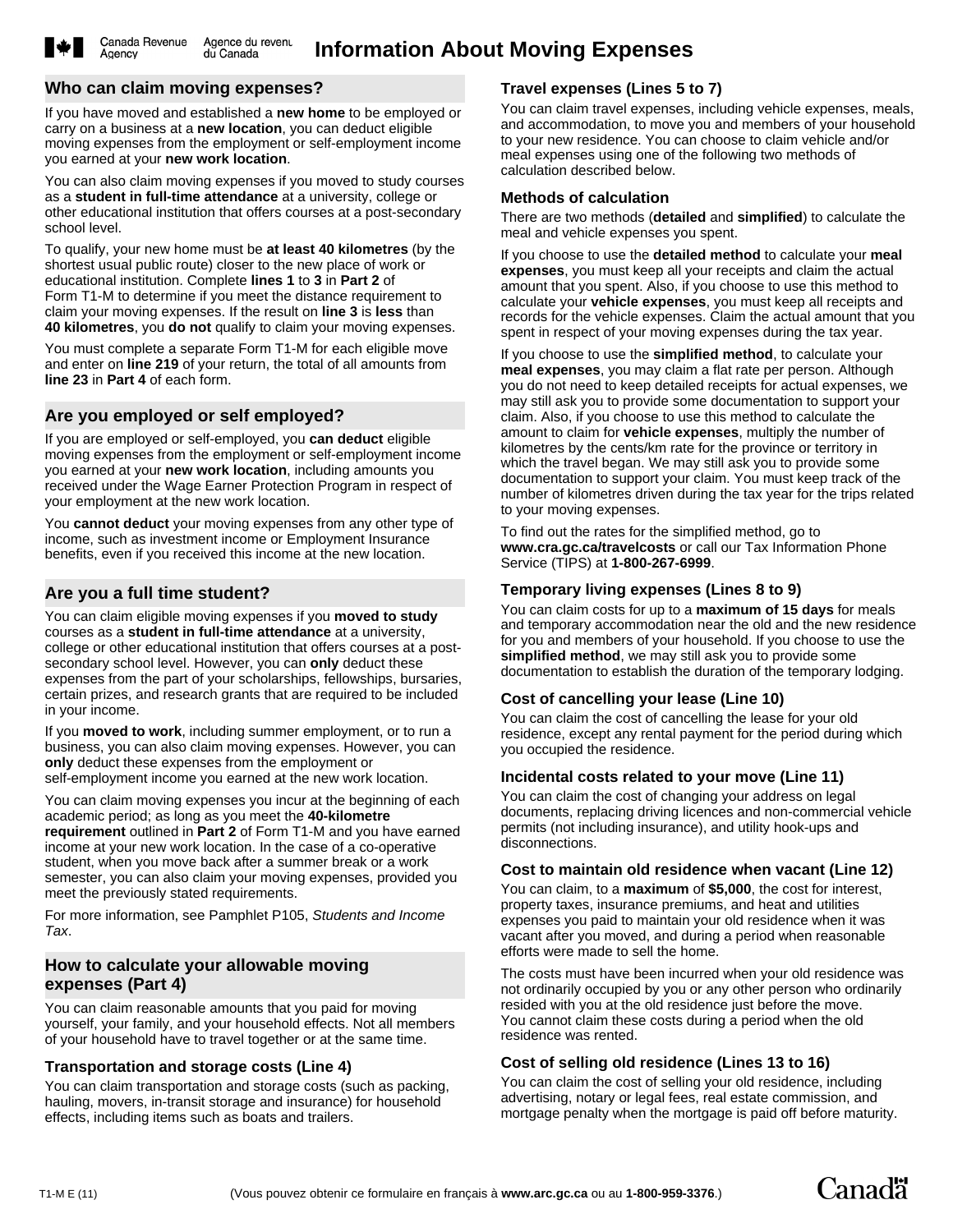### **Cost of purchasing new residence (Lines 17 to 18)**

If you or your spouse or common-law partner sold your old residence as a result of your move, you can claim the legal or notary fees you paid for the purchase of your new residence, as well as any taxes paid (other than GST/HST or property taxes) for the transfer or registration of title to the new residence.

#### **Did you receive a reimbursement or an allowance for your move? (Line 20)**

If you received a reimbursement or an allowance from your employer for your eligible moving expenses, you can **only** claim your moving expenses if you include the amount you received in your income or if you reduce your moving expenses by the amount refunded.

We may ask you to provide a letter from your employer stating that you were not reimbursed for the moving expenses you are claiming.

#### **Expenses you paid in a year after you moved**

If your moving expenses were paid in a year after the year of your move, you can claim them on your return for the year you paid them against employment or self-employment income earned at the new work location.

The same possibility is also extended to students reporting a taxable amount of scholarships, fellowships, bursaries, certain prizes, and research grants.

This may apply if your old residence did not sell until after the year of your move. If this is the case, we may ask you to submit this form with the receipts and explain the delay in selling your home.

However, you **cannot carry back** moving expenses **to a previous year**. For example, if you paid moving expenses in 2012 for a move that occurred in 2011, you cannot claim the expenses paid in 2012 on your 2011 return, even if you earned employment income, self-employment income, or received a taxable amount of scholarships, fellowships, bursaries, certain prizes, and research grants at the new location in 2011.

#### **What is your net eligible income? (Line 22)**

If you are an **employee**, your net eligible income is equal to the amounts reported on your T4 and/or T4A slips that **relate to the new work location** and that are included on lines 101 and/or 104, **minus** any amount relating to the new work location claimed on lines 207, 212, 229, 231, and 232 of your return.

If you are **self-employed**, your net eligible income is generally equal to the net amounts **earned at the new work location** that are included on lines 135 to 143, **minus** any amounts claimed on lines 212 and 222 of your return.

If you are a **student**, your net eligible income is equal to the amount of scholarship, bursaries, fellowships, research grants, and/or certain prizes required to be included in your income for the year.

#### **Unused moving expenses available to carry forward to a future year (Line 24)**

**If you are an employee or self-employed** and your net moving expenses (**line 21**) that you paid in the year of the move are more than the net eligible income (**line 22**) earned at the new work location in that same year, you can carry forward and deduct the unused part of those expenses from your employment or self-employment income earned at the new work location in the following years.

**If you are a full time student** and your net moving expenses (**line 21**) that you paid in the year of the move are more than the scholarships, fellowships, bursaries, certain prizes, and research grants income you report for the year (**line 22**), you can carry forward and deduct the unused part of those expenses from the same type of income you receive and report on your return for the following years.

### **Ineligible moving expenses**

Expenses you **cannot** claim include:

- travel expenses for work done to make your old residence more saleable;
- any loss from the sale of your home;
- $\bullet$ travel expenses for house-hunting trips before you move;
- travel expenses for job hunting in another city;
- $\bullet$  the value of items movers refused to take, such as plants, frozen food, ammunition, paint, and cleaning products;
- $\bullet$  expenses to clean or repair a rented residence to meet the landlord's standards;
- $\bullet$  expenses to replace personal-use items such as toolsheds, firewood, drapes, and carpets;
- $\bullet$ mail-forwarding costs (such as with Canada Post);
- $\bullet$ costs of transformers or adaptors for household appliances;
- $\bullet$  costs incurred in the sale of your old residence if you delayed selling for investment purposes or until the real estate market improved; and
- mortgage default insurance.

Generally, you cannot deduct the cost of moving a mobile home. However, if you have personal effects in a mobile home when it is moved, you can deduct the amount it would have cost to move those personal effects separately.

### **Did you move from Canada, to Canada, or between two locations outside Canada?**

#### **Did you move from Canada?**

Provided you met all conditions and requirements (read "Can you claim moving expenses?"), you can claim **eligible expenses** for a move from Canada if:

- you are a **full-time student** (including a co-operative student), or a **factual** or **deemed resident**; **and**
- you moved from the place where you ordinarily resided to live in another place where you ordinarily reside.

You **cannot** claim moving expenses if you rent an apartment in another country where you are working temporarily and you maintain residential ties in Canada (for example, your spouse and children remain in your home in Canada), because your home in Canada is where we consider you to ordinarily reside.

#### **Did you move to Canada?**

Provided you met all conditions and requirements (read "Can you claim moving expenses?"), you can claim **eligible expenses** for a move to Canada if you are a **full-time student** (including a co-operative student), or a **factual** or **deemed resident**.

#### **Did you move between two locations outside Canada?**

Provided you met all conditions and requirements (read "Can you claim moving expenses?"), you can claim **eligible expenses** for a move between two locations outside Canada if you are a **factual** or **deemed resident**.

For more information read Interpretation Bulletin IT-221, *Determination of an Individual's Residence Status*, or Pamphlet T4131, *Canadian Residents Abroad,* or read the section "Were you a deemed resident of Canada?" in the *General Income Tax and Benefit Guide for Non-Residents and Deemed Residents of Canada*.

### **Do you need more information?**

For more information, see Interpretation Bulletin IT-178, *Moving Expenses*, visit **www.cra.gc.ca**, or call **1-800-959-8281**.

#### **Teletypewriter (TTY) users**

Teletypewriter users can call **1-800-665-0354** for bilingual assistance during regular business hours.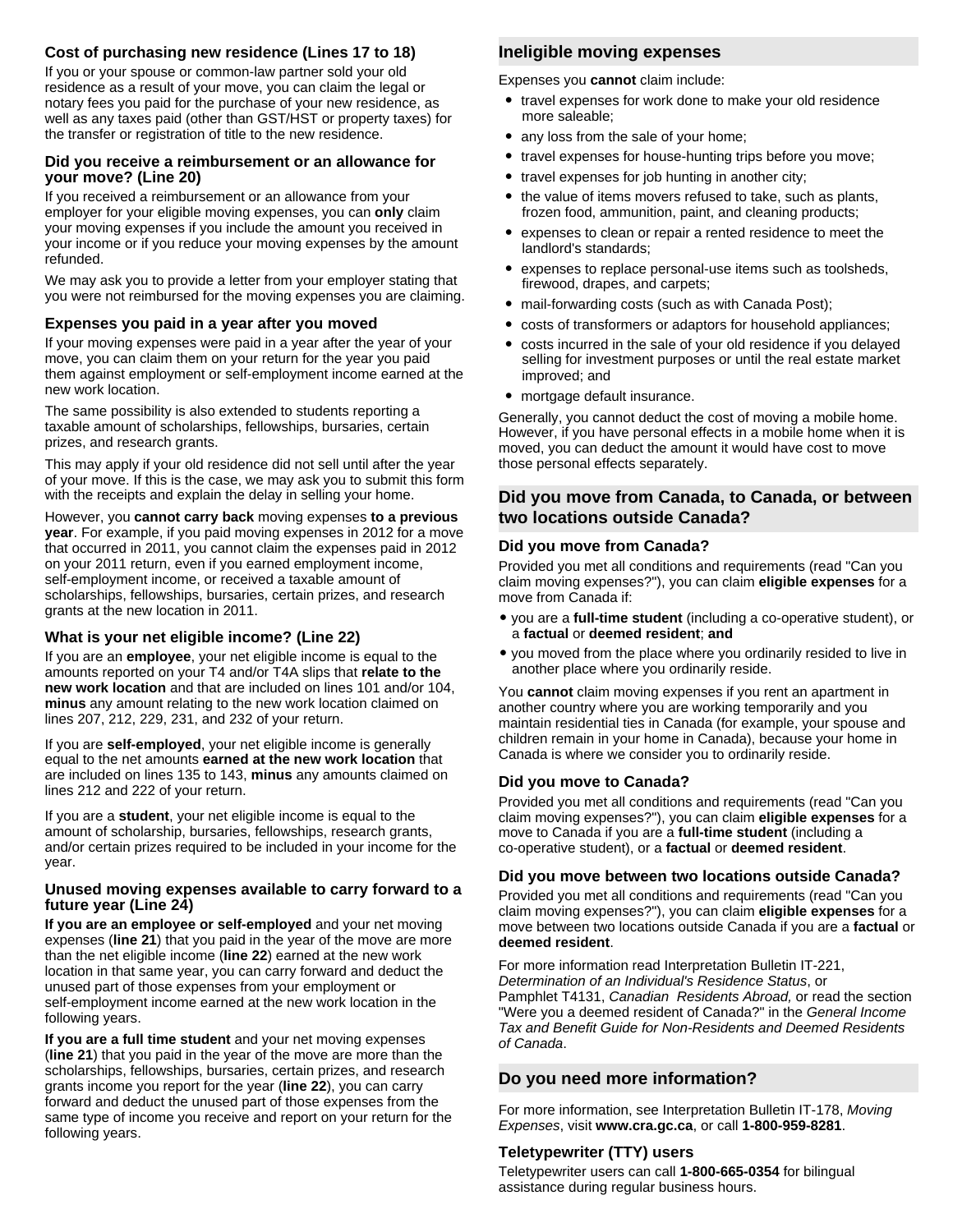

# **Moving Expenses Deduction**

**Read the attached information sheet** before you complete this form. Use this form to calculate your eligible moving expenses deduction. Complete a separate form for each move. Do not attach this form, or the receipts and documents supporting your claim, to your return. However, keep them in case we ask to see them at a later date. If you are using EFILE, show them to your EFILE service provider.

#### **Can you claim moving expenses?**

To qualify, your new home must be **at least 40 kilometres** (by the shortest usual public route) closer to the new place of work or educational institution. You must establish your new home as the place where you ordinarily reside. For example, you have established a new home if you have sold or rented (or advertised for sale or rent) your old home.

If you have moved and established a new home to be employed or carry on a business, you can claim eligible moving expenses from employment or self-employment income you earned at your new work location. You can also claim moving expenses if you moved to study courses as a **student in full-time attendance** at a university, college or other educational institution that offers courses at a post-secondary school level. However, you can **only** deduct moving expenses from the part of your scholarships, fellowships, bursaries, certain prizes, and research grants required to be included in your income. Generally, your move must be from one place in Canada to another place in Canada.

| Part 1 - Taxpayer information                                                                                                                                                                                                                                                                                                                                                                                               |                                                                                       | Tax year                |
|-----------------------------------------------------------------------------------------------------------------------------------------------------------------------------------------------------------------------------------------------------------------------------------------------------------------------------------------------------------------------------------------------------------------------------|---------------------------------------------------------------------------------------|-------------------------|
| Last name                                                                                                                                                                                                                                                                                                                                                                                                                   | First name                                                                            | Social insurance number |
| Part 2 - Calculation of distance in kilometres<br>Distance in kilometres between your old home and your new place of work or educational institution<br>Distance in kilometres between your new home and your new place of work or educational institution<br>Line 1 minus line 2<br>If the result is less than 40 kilometres, you cannot deduct your moving expenses.<br>Therefore, do not complete the rest of this form. |                                                                                       | 2<br>3                  |
| Part 3 - Details of the move<br>Complete address of your old residence<br>Complete address of your new residence                                                                                                                                                                                                                                                                                                            |                                                                                       | Postal code             |
| Date of move<br>Date you started your new job or business, or your studies                                                                                                                                                                                                                                                                                                                                                  | Year<br>Month<br>Day                                                                  | Postal code             |
| What was the main reason for the move?                                                                                                                                                                                                                                                                                                                                                                                      | To be employed or carry on a business<br><b>OR</b><br>To study full time              |                         |
| Name<br>Complete address                                                                                                                                                                                                                                                                                                                                                                                                    | Information about your employer, business, or educational institution after the move: | Postal code             |
|                                                                                                                                                                                                                                                                                                                                                                                                                             |                                                                                       |                         |

**Canadä**